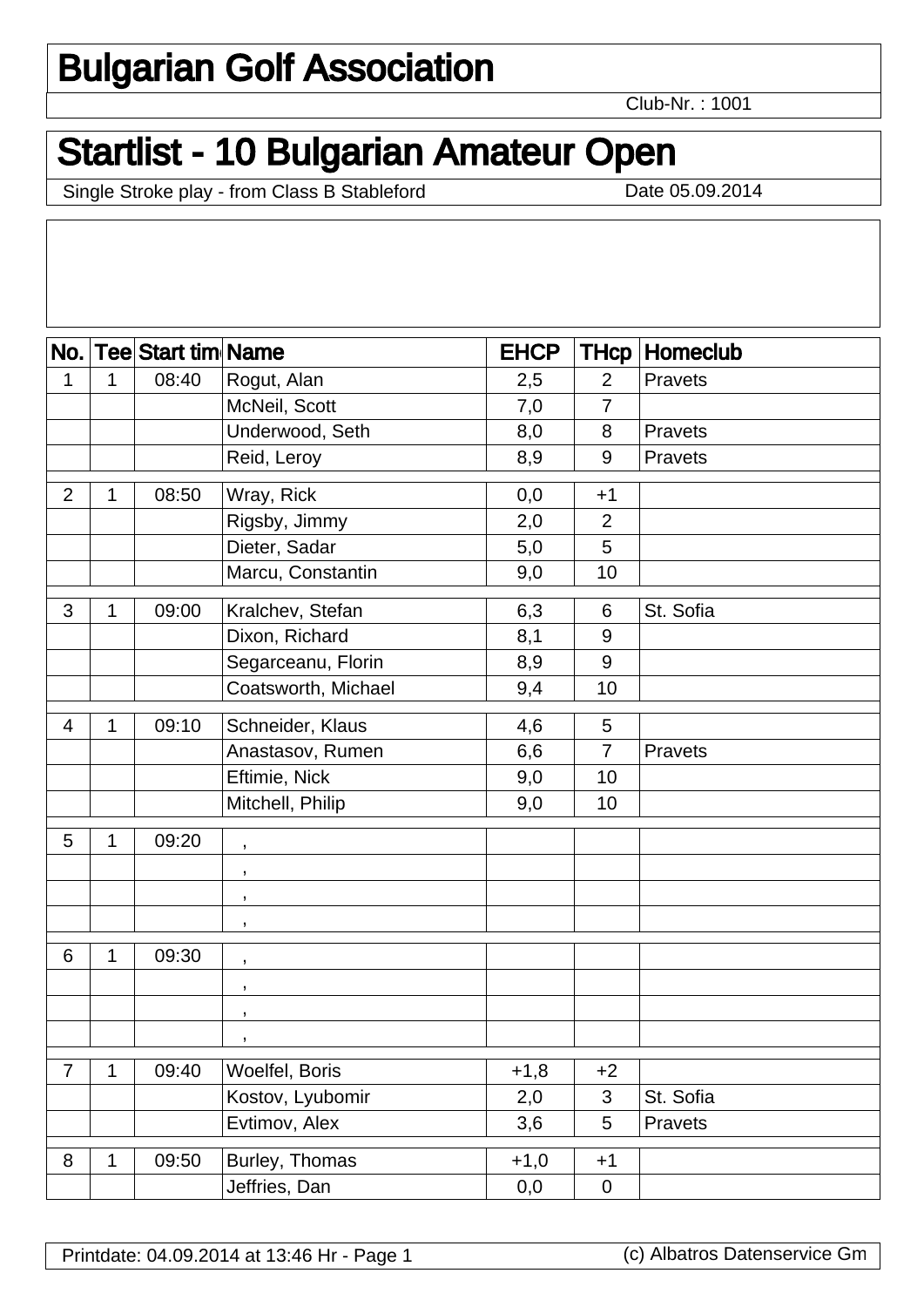| No. |   | <b>Tee Start tim Name</b> |                      | <b>EHCP</b> |                | <b>THcp Homeclub</b> |
|-----|---|---------------------------|----------------------|-------------|----------------|----------------------|
|     |   |                           | Brady, David         | 4,5         | 6              |                      |
| 9   | 1 | 10:00                     | Thaler, Yair         | $+1,8$      | $+2$           |                      |
|     |   |                           | Jedlicki, Marc       | 2,9         | 4              |                      |
|     |   |                           | Mihaylov, Asen       | 3,9         | 5              | St. Sofia            |
| 10  | 1 | 10:10                     | Krivanec, Tomas      | 0,8         | 1              |                      |
|     |   |                           | Pescariu, Dinu       | 4,0         | 5              |                      |
|     |   |                           | Chernev, Oleg        | 4,4         | 6              | St. Sofia            |
| 11  | 1 | 10:20                     | Sikos, Michal        | 3,4         | 4              |                      |
|     |   |                           | Mateshin, Dmitry     | 4,2         | 5              |                      |
|     |   |                           | Marinov, Vladislav   | 4,4         | 6              | St. Sofia            |
| 12  | 1 | 10:30                     | Tchakarov, Boris     | 3,9         | 5              | St. Sofia            |
|     |   |                           | Kovacs, Nicolae      | 5,6         | $\overline{7}$ |                      |
|     |   |                           | Hargreaves, Jonathan | 6,4         | 8              | St. Sofia            |
| 13  | 1 | 10:40                     | Marcu, Razvan        | 6,4         | 8              |                      |
|     |   |                           | Abrashev, Marian     | 7,2         | 9              | St. Sofia            |
|     |   |                           | Minchev, Lyubomir    | 7,8         | 10             | St. Sofia            |
| 14  | 1 | 10:50                     | Staykov, Raian       | 7,6         | 9              | St. Sofia            |
|     |   |                           | Sikos, Petr          | 7,8         | 10             |                      |
|     |   |                           | Chasapis, George     | 7,9         | 10             |                      |
| 15  | 1 | 11:00                     | Savov, Dimitar       | 7,7         | 9              | St. Sofia            |
|     |   |                           | Negoita, Bruno       | 9,0         | 11             |                      |
|     |   |                           | El Feleki, Ilia      | 9,0         | 11             | St. Sofia            |
| 16  | 1 | 11:10                     | Stroe, Claudio       | 8,1         | 10             |                      |
|     |   |                           | Stoia, Calin         | 8,4         | 10             |                      |
|     |   |                           | Jigman, Bogdan       | 8,7         | 11             |                      |
|     |   |                           | Stoykov, Sergey      | 9,3         | 11             | St. Sofia            |
| 17  | 1 | 11:20                     | Sedat, Mustafa       | 8,5         | 10             |                      |
|     |   |                           | Botev, Yuly          | 9,0         | 11             | St. Sofia            |
|     |   |                           | Popa, Tiberius       | 9,0         | 11             |                      |
|     |   |                           | Popov, Maxim         | 9,4         | 11             |                      |
| 18  | 1 | 11:30                     | Seldemirova, Sofia   | 2,8         | 3              | St. Sofia            |
|     |   |                           | Morozova, Sofia      | 4,0         | 4              |                      |
|     |   |                           | Simeonova, Ivana     | 7,4         | 8              | St. Sofia            |
|     |   |                           | Skokanska, Stefani   | 9,0         | 10             |                      |
| 19  | 1 | 11:40                     | $\,$                 |             |                |                      |
|     |   |                           | $\,$                 |             |                |                      |
|     |   |                           | $\,$                 |             |                |                      |
|     |   |                           | $\,$                 |             |                |                      |
| 20  | 1 | 11:50                     | $\,$                 |             |                |                      |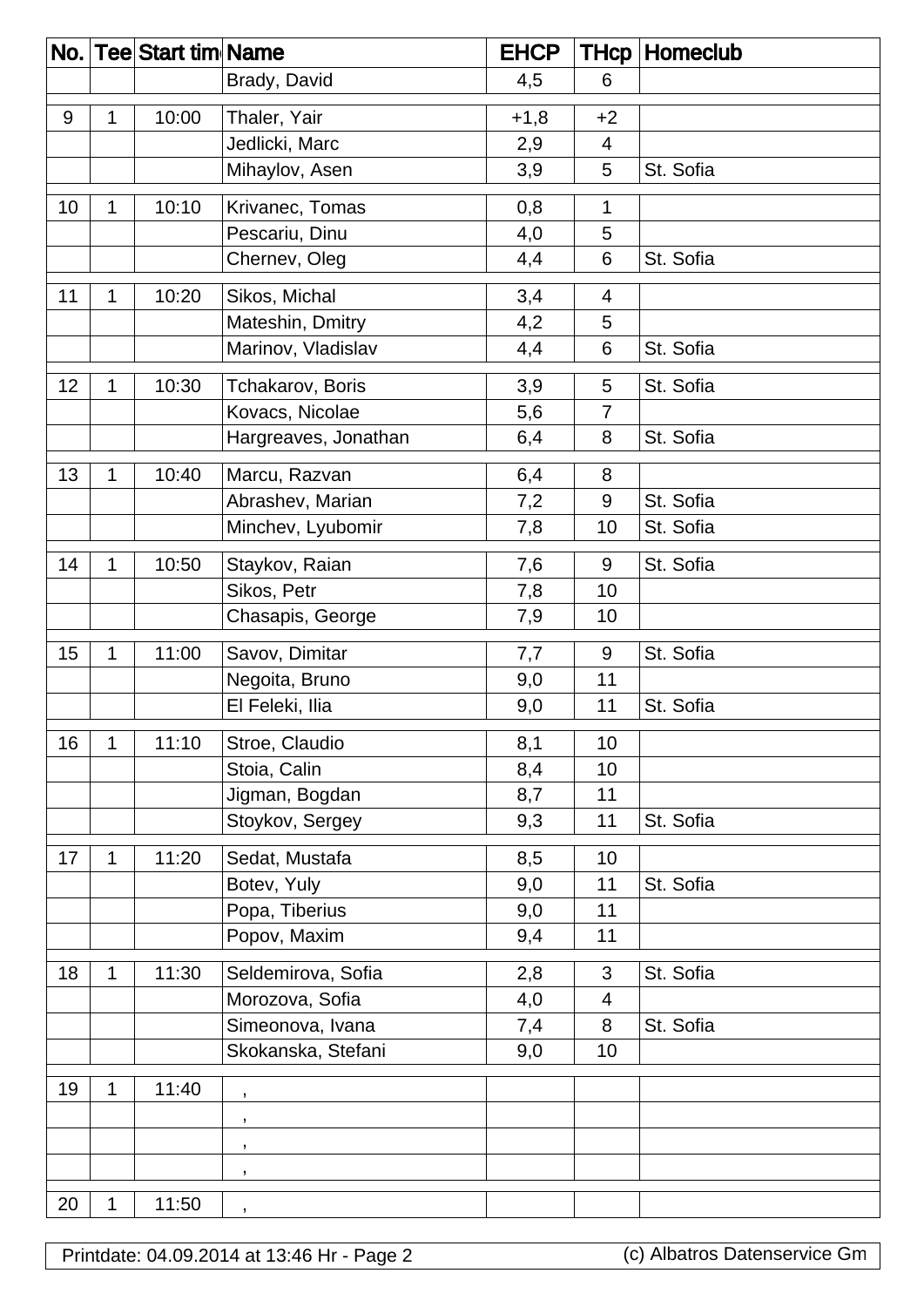| No. |   | <b>Tee Start tim Name</b> |                       | <b>EHCP</b> | <b>THcp</b> | Homeclub  |
|-----|---|---------------------------|-----------------------|-------------|-------------|-----------|
|     |   |                           | $\,$                  |             |             |           |
|     |   |                           | $\,$                  |             |             |           |
|     |   |                           | $\,$                  |             |             |           |
| 21  | 1 | 12:00                     | Jamieson, Paul        | 10,6        | 9           |           |
|     |   |                           | Frazer, Malcolm       | 15,0        | 14          |           |
|     |   |                           | Pascoe, Mark          | 20,0        | 19          |           |
| 22  | 1 | 12:10                     | Yetkili, Soner        | 10,4        | 9           |           |
|     |   |                           | Beshliev, Vatko       | 14,5        | 13          |           |
|     |   |                           | Stan, Gabriel         | 15,4        | 14          |           |
|     |   |                           | Roeland, Vanderheyden | 15,6        | 15          |           |
| 23  | 1 | 12:20                     | Dimitrov, Denis       | 12,3        | 11          | St. Sofia |
|     |   |                           | Atanasov, Krasen      | 12,6        | 11          |           |
|     |   |                           | Stoyanov, Rumen       | 14,1        | 13          | St. Sofia |
|     |   |                           | Penev, Nikolay        | 16,6        | 16          | St. Sofia |
|     |   |                           |                       |             |             |           |
| 24  | 1 | 12:30                     | Garably, Hasan        | 12,0        | 11          |           |
|     |   |                           | Beecher, Robbie       | 13,5        | 12          | St. Sofia |
|     |   |                           | Ozari, Mehmet         | 13,7        | 13          |           |
|     |   |                           | Scorpio, Mike         | 15,0        | 14          |           |
| 25  | 1 | 12:40                     | Nankov, Nikolay       | 16,0        | 15          |           |
|     |   |                           | Skokanski, Martin     | 16,3        | 15          |           |
|     |   |                           | Boeckman, Ivan        | 17,0        | 16          |           |
|     |   |                           | Meeusen, Luc          | 18,0        | 17          |           |
| 26  | 1 | 12:50                     | Schoukens, Denis      | 16,0        | 15          |           |
|     |   |                           | Peeters, Michel       | 16,9        | 16          |           |
|     |   |                           | Mutafchiev, Petko     | 17,0        | 16          |           |
|     |   |                           | Nikolova, Mariana     | 19,1        | 21          | St. Sofia |
| 27  | 1 | 13:00                     | Bilyi, Volodimir      | 17,0        | 16          |           |
|     |   |                           | Dimitrov, Nikolay     | 18,0        | 17          |           |
|     |   |                           | Mladenov, Roberto     | 18,4        | 18          | St. Sofia |
|     |   |                           | Garabli, Gulay        | 16,2        | 17          |           |
| 28  | 1 | 13:10                     | Andreev, Ivan         | 17,4        | 17          | Pravets   |
|     |   |                           | Ercin, Berthan        | 19,0        | 18          |           |
|     |   |                           | Nikolov, Liubo        | 24,8        | 25          | St. Sofia |
|     |   |                           | Genova, Victoria      | 17,9        | 19          | St. Sofia |
| 29  | 1 | 13:20                     | Mihailov, Mihail      | 19,8        | 19          |           |
|     |   |                           | Baychev, Petar        | 23,3        | 23          | St. Sofia |
|     |   |                           | Zhelev, Dimitar       | 27,4        | 27          | St. Sofia |
|     |   |                           | Mitchell, Allison     | 31,0        | 34          |           |
| 30  | 1 | 13:30                     | Kilic, Feridun        | 21,5        | 21          |           |
|     |   |                           | Zurab, Lobjanide      | 28,0        | 28          |           |
|     |   |                           |                       |             |             |           |